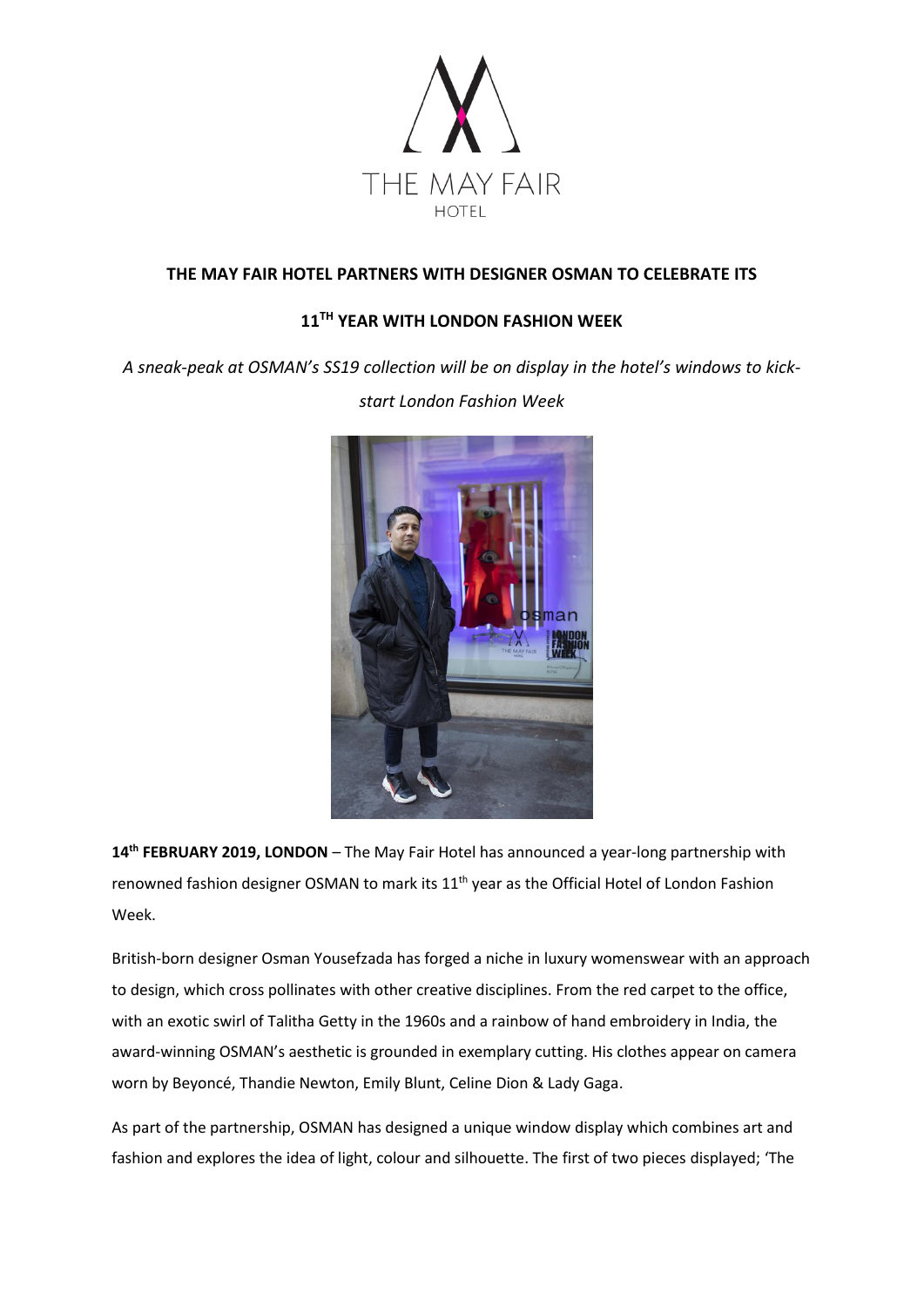

Tiered Vision', previously part of the group exhibition "Nightfall' at the Mendes Wood DM gallery in Brussels, is reshown as part of this collaboration. The second piece, an exclusive colour from the new AW19 collection, which will be showcased at London Fashion Week.

The windows will be unveiled on  $14<sup>th</sup>$  February. The relationship will extend throughout the year with OSMAN designing various bespoke touchpoints exclusively for the hotel for guests to experience.

**Osman Yousefzada, Designer** said: *"I am delighted to bring my multidisciplinary designs to London's iconic fashion district. I love being able to experiment and express my style in new and unique ways; partnering with The May Fair Hotel is the perfect way to do this."*

**Botho Stein, General Manager, The May Fair Hotel** said: "*We have been a proud supporter of London Fashion Week for over a decade and are delighted to announce a new and exciting partnership with OSMAN. His window design is a fantastic opportunity for his unique and elegant style to come to life through the hotel, leaving guests with a taste of the glitz and glamour of London Fashion Week without ever leaving."*

**Clara Mercer, Communications Director, British Fashion Council** said*: "It's great to see the May Fair Hotel, the Official London Fashion Week hotel, working with OSMAN this season. There is no doubt that his eye-catching designs will make The May Fair Hotel a fitting home for all Fashion Week guests."*

Anyone wishing to stay in the hotel's chic five-star surroundings can also take advantage of its fantastic London Fashion Week accommodation deals. Find out more about the exclusive overnight May Fair Hotel packages\* on offer [here.](http://www.themayfairhotel.co.uk/lfw)

**-Ends-**

#### **Notes to Editors:**

For more information please contact: [EHLmedia@edelman.com](mailto:EHLmedia@edelman.com)

## **About The May Fair Hotel, London**

The luxury May Fair Hotel is in the heart of London's most stylish district. The hotel, which was opened by King George V in 1927, boasts more than 400 luxury bedrooms, including 40 suites; set alongside the relaxing May Fair Spa; the chic, Mediterranean tapas restaurant, May Fair Kitchen; a 201-seat private screening room, The May Fair Theatre and the exclusive Palm Beach Casino. The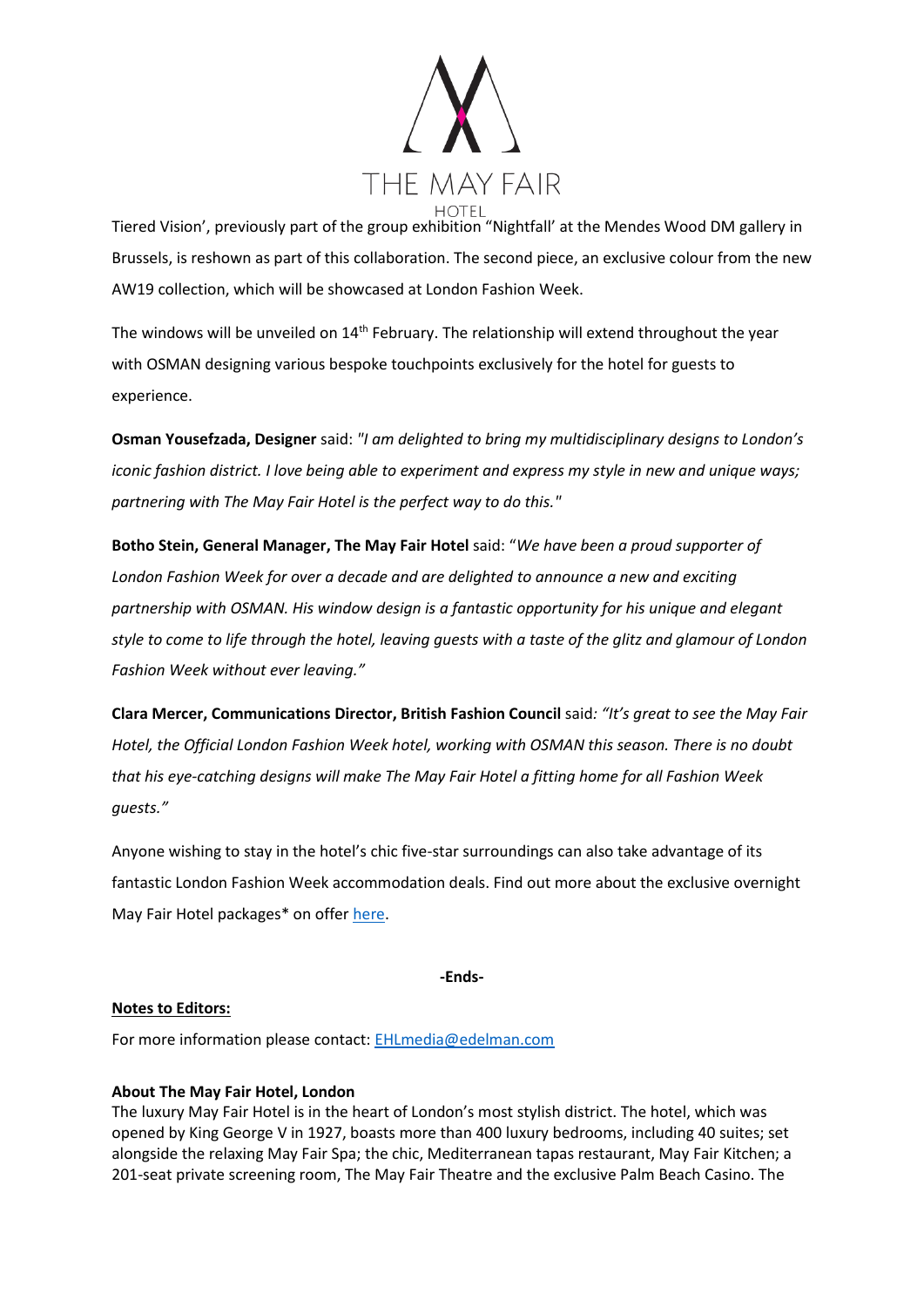

residence encapsulates its Mayfair locality throughout, with the intimate Terrace and Private Dining Room; The May Fair Bar offering an array of signature bespoke cocktails; the breathtaking Crystal Room; and the decadent Danziger Suite.

The May Fair Hotel is owned and managed by independent hospitality group Edwardian Hotels London, one of the UK's largest, privately-owned companies which has been developing luxury hotel and hospitality brands since 1977.

#### **Edwardian Hotels London**

Edwardian Hotels London is a privately-owned hotel group, which has been operating and developing an upscale and luxury hotel and hospitality portfolio since Jasminder Singh OBE began his career within the hospitality industry in 1977; forming the beginnings of what would become Edwardian Hotels London. Today, Edwardian Hotels London owns and operates 11 Radisson Blu Edwardian, London hotels in London and central Manchester, The May Fair Hotel and a collection of restaurant and bar brands, including the May Fair Kitchen, Monmouth Kitchen and May Fair Bar. EHL are also engaged in a major development in Leicester Square, The Londoner, incorporating a luxury lifestyle hotel, restaurants, bars, spa and cinemas.

For more information visit our website at www.edwardian.com

## **About OSMAN:**

Since launching his eponymous label in 2008, Osman Yousefzada has forged a niche in luxury womenswear with an intellectual approach to design, exploring and cross pollinating with other creative disciplines, garnering numerous awards. He is one of the brightest stars in international fashion. With the opening of the House of Osman in Fitzrovia in 2018, in a historic Georgian townhouse in Fitzrovia, he unveiled a vision of the future of his brand – a holistic world of art and design.

Osman's family background gave him a grounding in both technique and aesthetics. He grew up in an extraordinarily conservative and religious milieu, the son of Afghan and Pakistani migrants, in Birmingham. He comes from a family of artisans – his father was a carpenter from a long line of carpenters, his mother was a tailor. He could cut and sew before he was 10. His formal training and education was similarly offbeat and shaped his perspective on design, from fashion stints at Central St Martin in London to an MPhil at Cambridge University, and anthropological studies at the School of African and Oriental Studies in the capital. The result is what he calls a "migrant soup" aesthetic – a rich mix of theology, ritual, contemporary European art and the crossing of continental and cultural borders.

From the red carpet to the office, with an exotic swirl of Talitha Getty in the 1960s and a rainbow of hand embroidery in India, Osman's aesthetic is grounded in exemplary cutting. Before launching his own label, he was head of tailoring at Joseph, and while the Osman silhouette is big on sculptural and architectural details. He is fixated with the fit of the perfect jacket and the perfect pair of pants.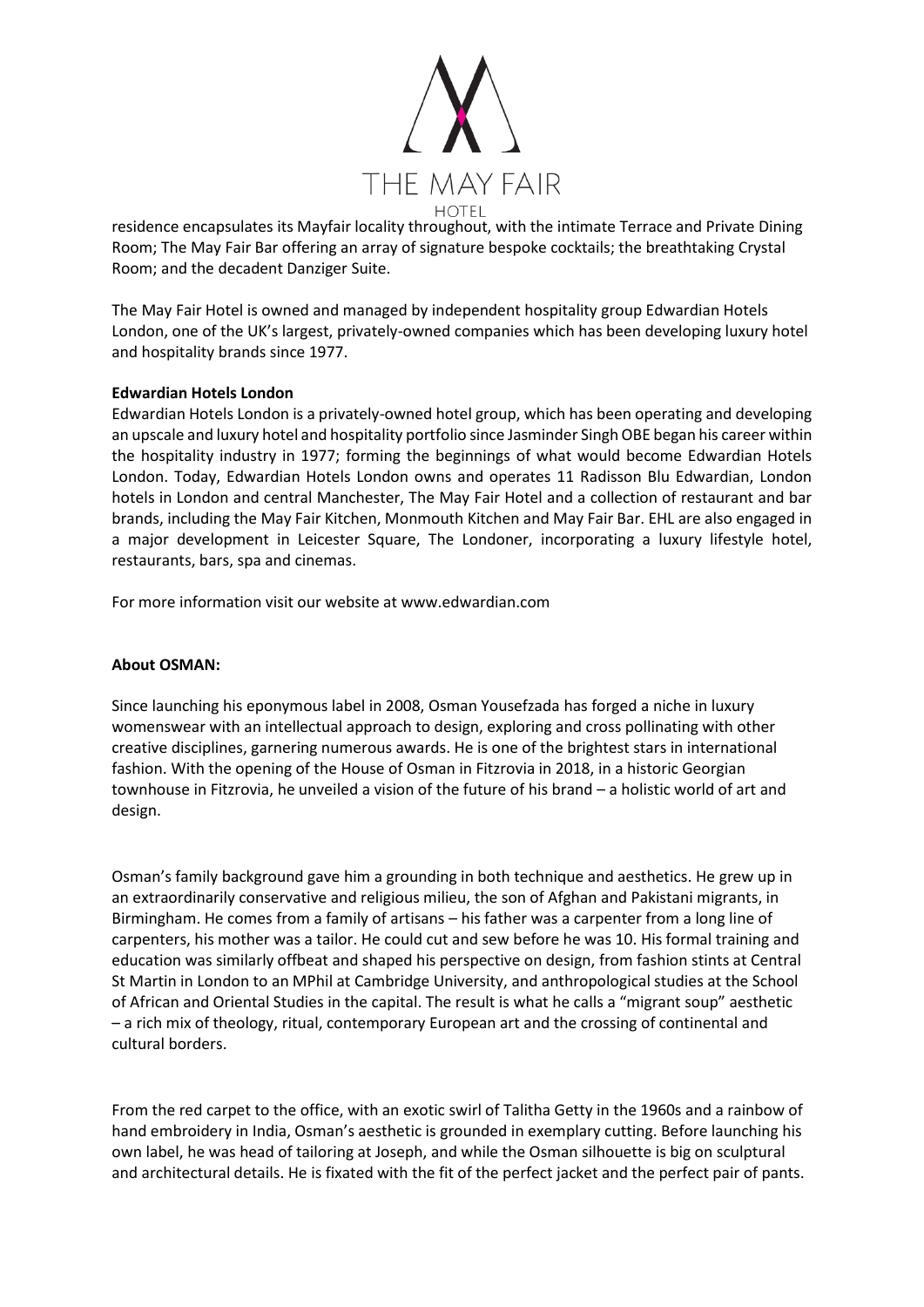

His obsession with tailoring led to the launch of The Perfect Five – a utilitarian, chic capsule collection for the Osman woman to come back to, season after season: Five pairs of pants; five tops, five coats; five knits … As Osman describes the dynamic: "I am simplifying the dynamic of shopping with the ultimate modular wardrobe."

He was nominated for the Designs of the Year Award at the Design Museum in 2008 and shortlisted for the Frieze Art Award in 2014. He was shortlisted for the BFC/Vogue Designer Fashion Fund the same year and has been shortlisted every year since. He has a strong history collaboration – from Mango and John Lewis to the avant-garde. In June 2018 he staged his first solo art exhibition, *Being Somewhere Else*, a show about cultural displacement, [\(https://www.vogue.co.uk/article/osman](https://www.vogue.co.uk/article/osman-yousefzada-ikon-gallery-being-somewhere-else))[yousefzada-ikon-gallery-being-somewhere-else\)](https://www.vogue.co.uk/article/osman-yousefzada-ikon-gallery-being-somewhere-else)) and the female experience of dominance and, subsequently, empowerment at the Ikon Gallery in Birmingham. Shortly afterwards, he took part in the Volcano Extravaganza in Stromboli, collaborating closely with a group of other invited artists and performers.

The House of Osman at 32 Percy Street was conceived as part atelier and boutique, but also – with artwork curated by Milovan Farranoto of the Fiorucci Art Trust – as the bricks and mortar realisation of *The Collective* journal which Osman creates on an annual basis. The designer is intrigued by, and thrives on, collaboration. This elegant and historic building space – which he had blessed by a witch before opening to assert the power of ritual over everything from the private fittings for celebrities to the atelier in which he sketches – represents the next step in the Osman narrative. His clothes appear on camera worn by Beyoncé, Thandie Newton, Emma Watson, and Taylor Swift, but it's the House that creates the energy and the look that defines the label – it is a place for events, performance and ideas; a crucible for someone with one of the most interesting perspectives in art and design in London today.

## **ABOUT BRITISH FASHION COUNCIL**

The British Fashion Council (BFC) was set up in 1983 to promote British fashion internationally and coordinate this promotion through fashion weeks, exhibitions and showcasing events. The BFC now supports designers beginning at college level and extending to talent identification, business support and showcasing schemes to help British designer businesses develop their profiles and business globally and promote British fashion and its influential role in Britain and London. The BFC Colleges Council offers support to students through its Foundation, BA and MA scholarships, links with industry through design competitions and Graduate Preview Day. Talent identification and business support schemes include BFC/Vogue Designer Fashion Fund, BFC/GQ Designer Fashion Fund and NEWGEN which includes womenswear, menswear and accessories. The BFC also runs and owns charities including the BFC Fashion Arts Foundation, the BFC Fashion Trust and the BFC Education Foundation. Showcasing initiatives and events include London Fashion Week, London Fashion Week Men's, LONDON show ROOMS, International Fashion Showcase, London Fashion Week Festival and the annual celebration of creativity and innovation in the fashion industry: The Fashion Awards.